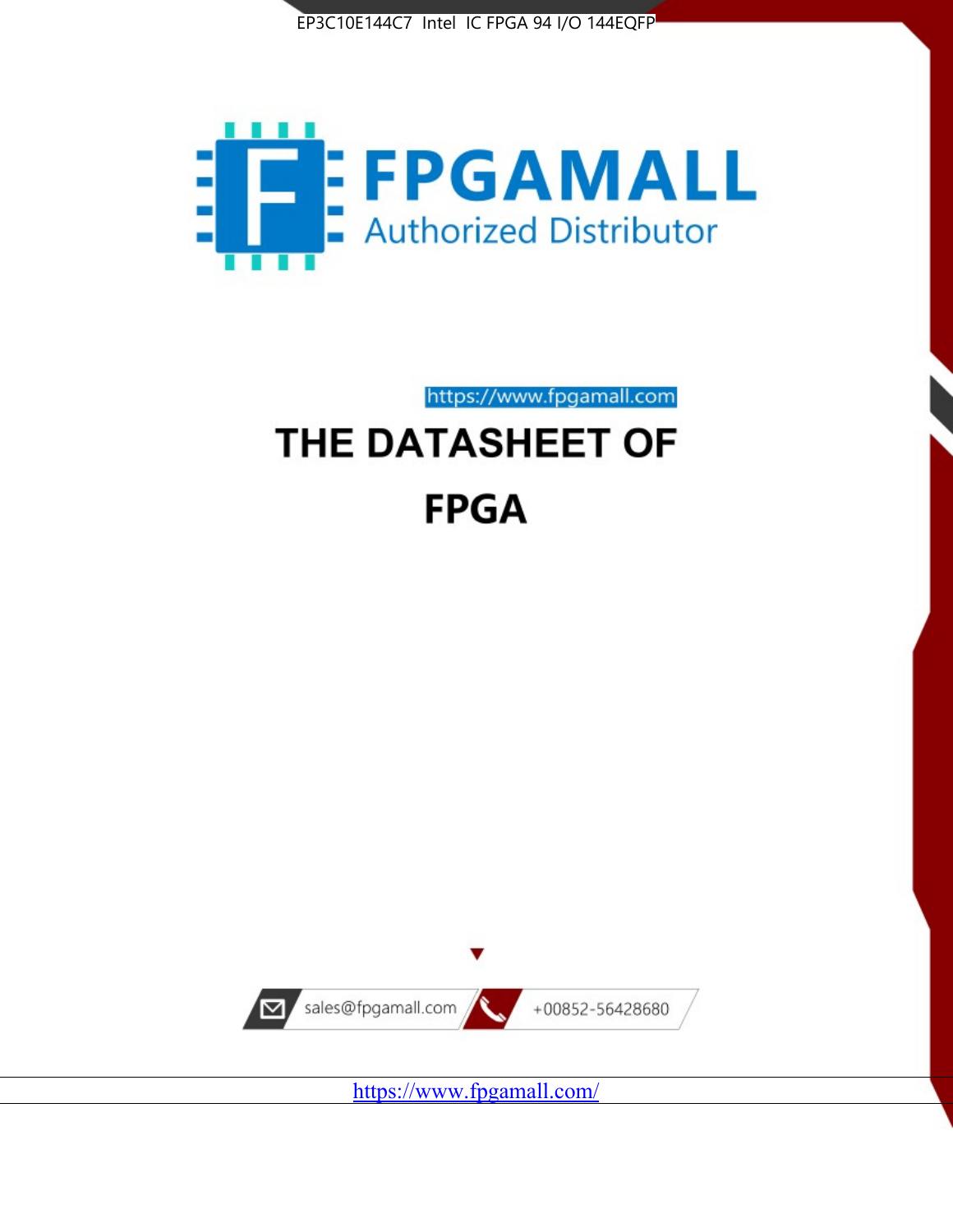EP3C10E144C7 Intel IC FPGA 94 I/O 144EQFP



## **1. Cyclone III Device Family Overview**

#### **CIII51001-2.4**

Cyclone® III device family offers a unique combination of high functionality, low power and low cost. Based on Taiwan Semiconductor Manufacturing Company (TSMC) low-power (LP) process technology, silicon optimizations and software features to minimize power consumption, Cyclone III device family provides the ideal solution for your high-volume, low-power, and cost-sensitive applications. To address the unique design needs, Cyclone III device family offers the following two variants:

- Cyclone III—lowest power, high functionality with the lowest cost
- Cyclone III LS—lowest power FPGAs with security

With densities ranging from about 5,000 to 200,000 logic elements (LEs) and 0.5 Megabits (Mb) to 8 Mb of memory for less than  $\frac{1}{4}$  watt of static power consumption, Cyclone III device family makes it easier for you to meet your power budget. Cyclone III LS devices are the first to implement a suite of security features at the silicon, software, and intellectual property (IP) level on a low-power and high-functionality FPGA platform. This suite of security features protects the IP from tampering, reverse engineering and cloning. In addition, Cyclone III LS devices support design separation which enables you to introduce redundancy in a single chip to reduce size, weight, and power of your application.

This chapter contains the following sections:

- "Cyclone III Device Family Features" on page 1–1
- "Cyclone III Device Family Architecture" on page 1–6
- "Reference and Ordering Information" on page 1–12

## **Cyclone III Device Family Features**

Cyclone III device family offers the following features:

#### **Lowest Power FPGAs**

- Lowest power consumption with TSMC low-power process technology and Altera® power-aware design flow
- Low-power operation offers the following benefits:
	- Extended battery life for portable and handheld applications
	- Reduced or eliminated cooling system costs
	- Operation in thermally-challenged environments
- Hot-socketing operation support

@ 2012 Altera Corporation. All rights reserved. ALTERA, ARRIA, CYCLONE, HARDCOPY, MAX, MEGACORE, NIOS, QUARTUS and STRATIX words and logos are trademarks of Altera Corporation and registered in the U.S. Patent and Trademar



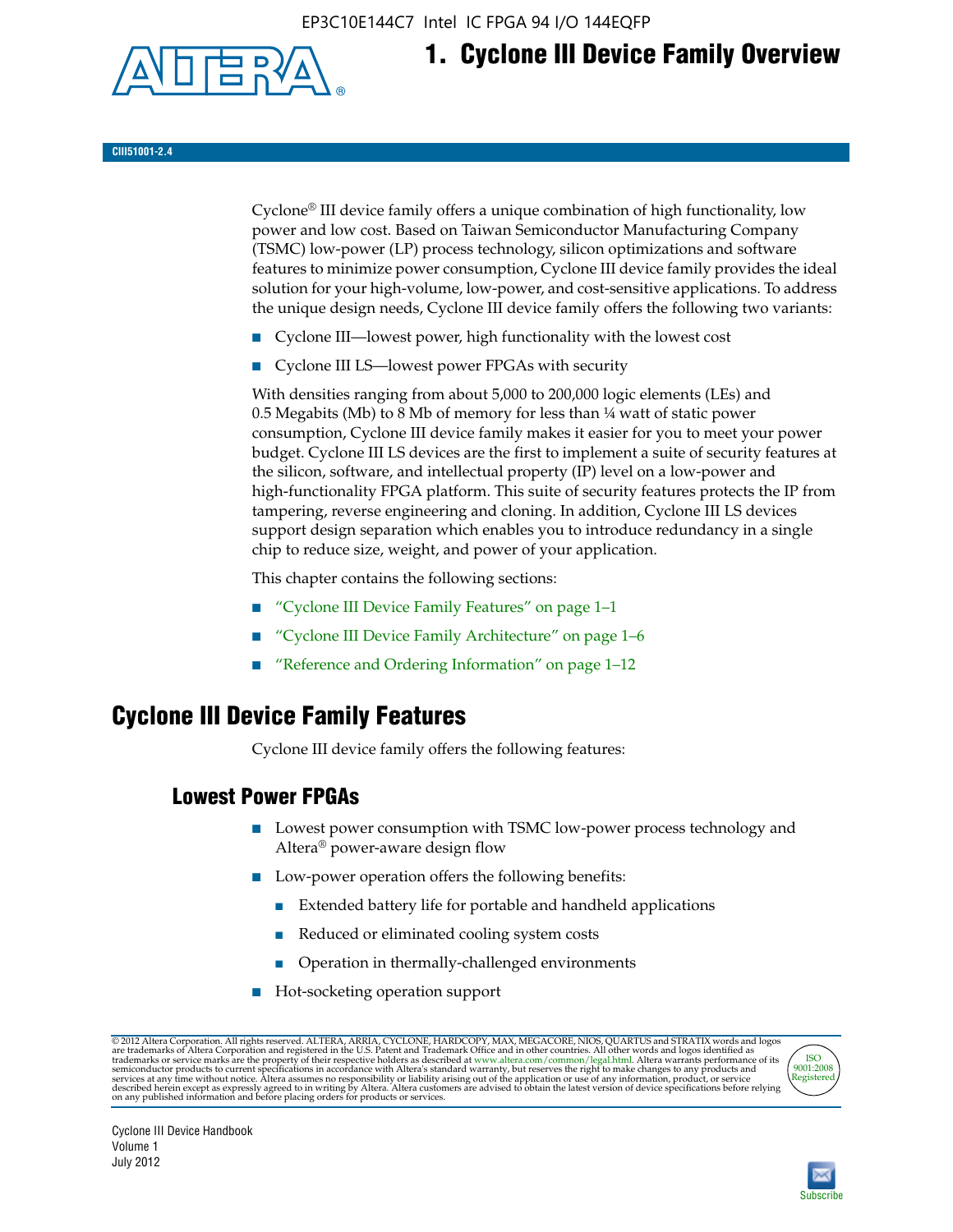#### **Design Security Feature**

Cyclone III LS devices offer the following design security features:

- Configuration security using advanced encryption standard (AES) with 256-bit volatile key
- **■** Routing architecture optimized for design separation flow with the Quartus<sup>®</sup> II software
	- Design separation flow achieves both physical and functional isolation between design partitions
- Ability to disable external JTAG port
- Error Detection (ED) Cycle Indicator to core
	- Provides a pass or fail indicator at every ED cycle
	- Provides visibility over intentional or unintentional change of configuration random access memory (CRAM) bits
- Ability to perform zeroization to clear contents of the FPGA logic, CRAM, embedded memory, and AES key
- Internal oscillator enables system monitor and health check capabilities

#### **Increased System Integration**

- High memory-to-logic and multiplier-to-logic ratio
- High I/O count, low-and mid-range density devices for user I/O constrained applications
	- Adjustable I/O slew rates to improve signal integrity
	- Supports I/O standards such as LVTTL, LVCMOS, SSTL, HSTL, PCI, PCI-X, LVPECL, bus LVDS (BLVDS), LVDS, mini-LVDS, RSDS, and PPDS
	- Supports the multi-value on-chip termination (OCT) calibration feature to eliminate variations over process, voltage, and temperature (PVT)
- Four phase-locked loops (PLLs) per device provide robust clock management and synthesis for device clock management, external system clock management, and I/O interfaces
	- Five outputs per PLL
	- Cascadable to save I/Os, ease PCB routing, and reduce jitter
	- Dynamically reconfigurable to change phase shift, frequency multiplication or division, or both, and input frequency in the system without reconfiguring the device
- Remote system upgrade without the aid of an external controller
- Dedicated cyclical redundancy code checker circuitry to detect single-event upset (SEU) issues
- Nios<sup>®</sup> II embedded processor for Cyclone III device family, offering low cost and custom-fit embedded processing solutions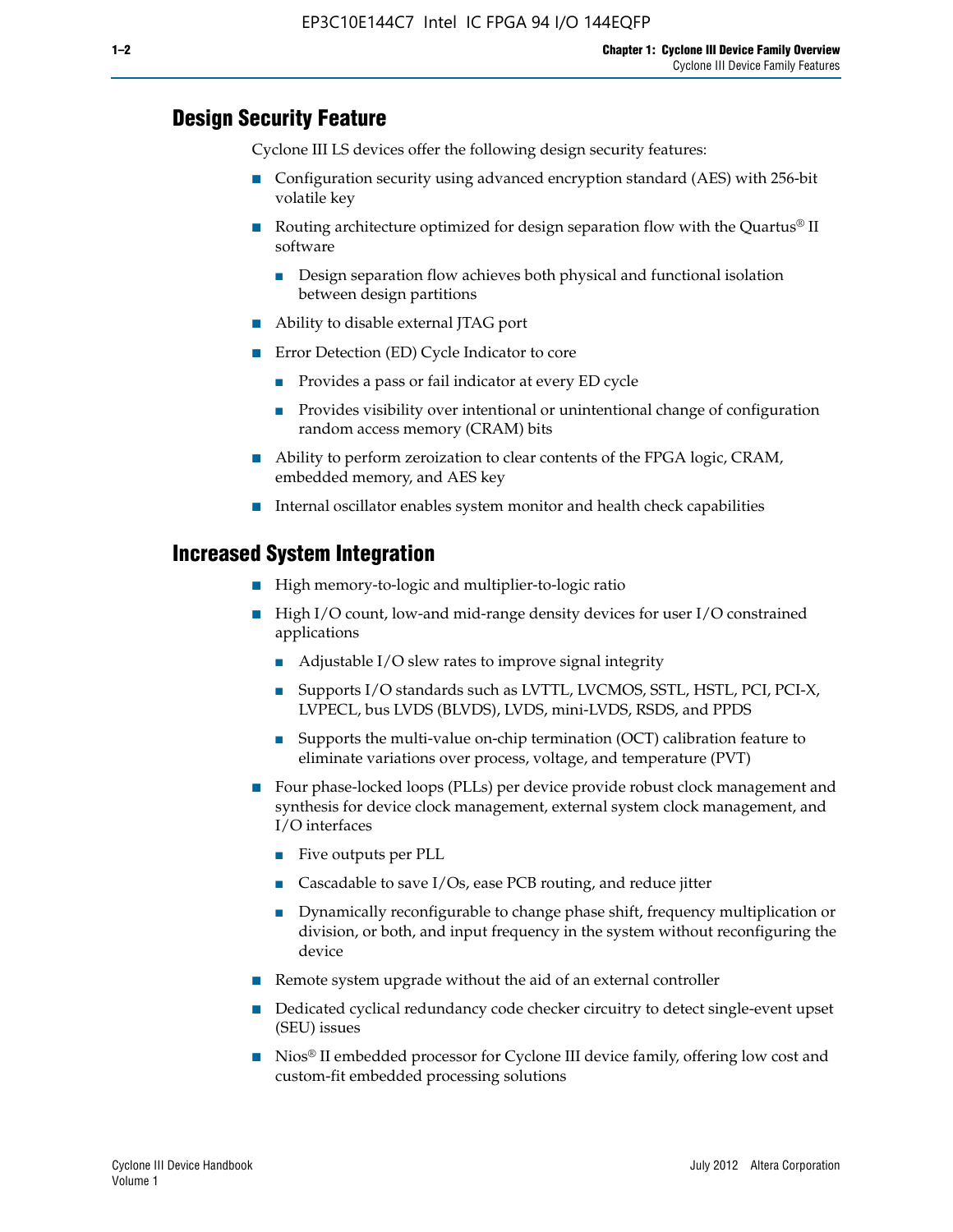- Wide collection of pre-built and verified IP cores from Altera and Altera Megafunction Partners Program (AMPP) partners
- Supports high-speed external memory interfaces such as DDR, DDR2, SDR SDRAM, and QDRII SRAM
	- Auto-calibrating PHY feature eases the timing closure process and eliminates variations with PVT for DDR, DDR2, and QDRII SRAM interfaces

Cyclone III device family supports vertical migration that allows you to migrate your device to other devices with the same dedicated pins, configuration pins, and power pins for a given package-across device densities. This allows you to optimize device density and cost as your design evolves.

Table 1–1 lists Cyclone III device family features.

**Table 1–1. Cyclone III Device Family Features**

| <b>Family</b>     | <b>Device</b> | <b>Logic</b><br><b>Elements</b> | <b>Number of</b><br>M9K<br><b>Blocks</b> | <b>Total RAM</b><br><b>Bits</b> | 18 x 18<br><b>Multipliers</b> | <b>PLLs</b>    | Global<br><b>Clock</b><br><b>Networks</b> | <b>Maximum</b><br>User I/Os |
|-------------------|---------------|---------------------------------|------------------------------------------|---------------------------------|-------------------------------|----------------|-------------------------------------------|-----------------------------|
|                   | EP3C5         | 5,136                           | 46                                       | 423,936                         | 23                            | $\overline{2}$ | 10                                        | 182                         |
|                   | EP3C10        | 10,320                          | 46                                       | 423,936                         | 23                            | $\overline{2}$ | 10                                        | 182                         |
|                   | EP3C16        | 15,408                          | 56                                       | 516,096                         | 56                            | 4              | 20                                        | 346                         |
| Cyclone III       | EP3C25        | 24,624                          | 66                                       | 608,256                         | 66                            | 4              | 20                                        | 215                         |
|                   | EP3C40        | 39,600                          | 126                                      | 1,161,216                       | 126                           | 4              | 20                                        | 535                         |
|                   | EP3C55        | 55,856                          | 260                                      | 2,396,160                       | 156                           | $\overline{4}$ | 20                                        | 377                         |
|                   | EP3C80        | 81,264                          | 305                                      | 2,810,880                       | 244                           | 4              | 20                                        | 429                         |
|                   | EP3C120       | 119,088                         | 432                                      | 3,981,312                       | 288                           | 4              | 20                                        | 531                         |
|                   | EP3CLS70      | 70,208                          | 333                                      | 3,068,928                       | 200                           | $\overline{4}$ | 20                                        | 429                         |
| Cyclone III<br>LS | EP3CLS100     | 100,448                         | 483                                      | 4,451,328                       | 276                           | 4              | 20                                        | 429                         |
|                   | EP3CLS150     | 150,848                         | 666                                      | 6,137,856                       | 320                           | 4              | 20                                        | 429                         |
|                   | EP3CLS200     | 198,464                         | 891                                      | 8,211,456                       | 396                           | 4              | 20                                        | 429                         |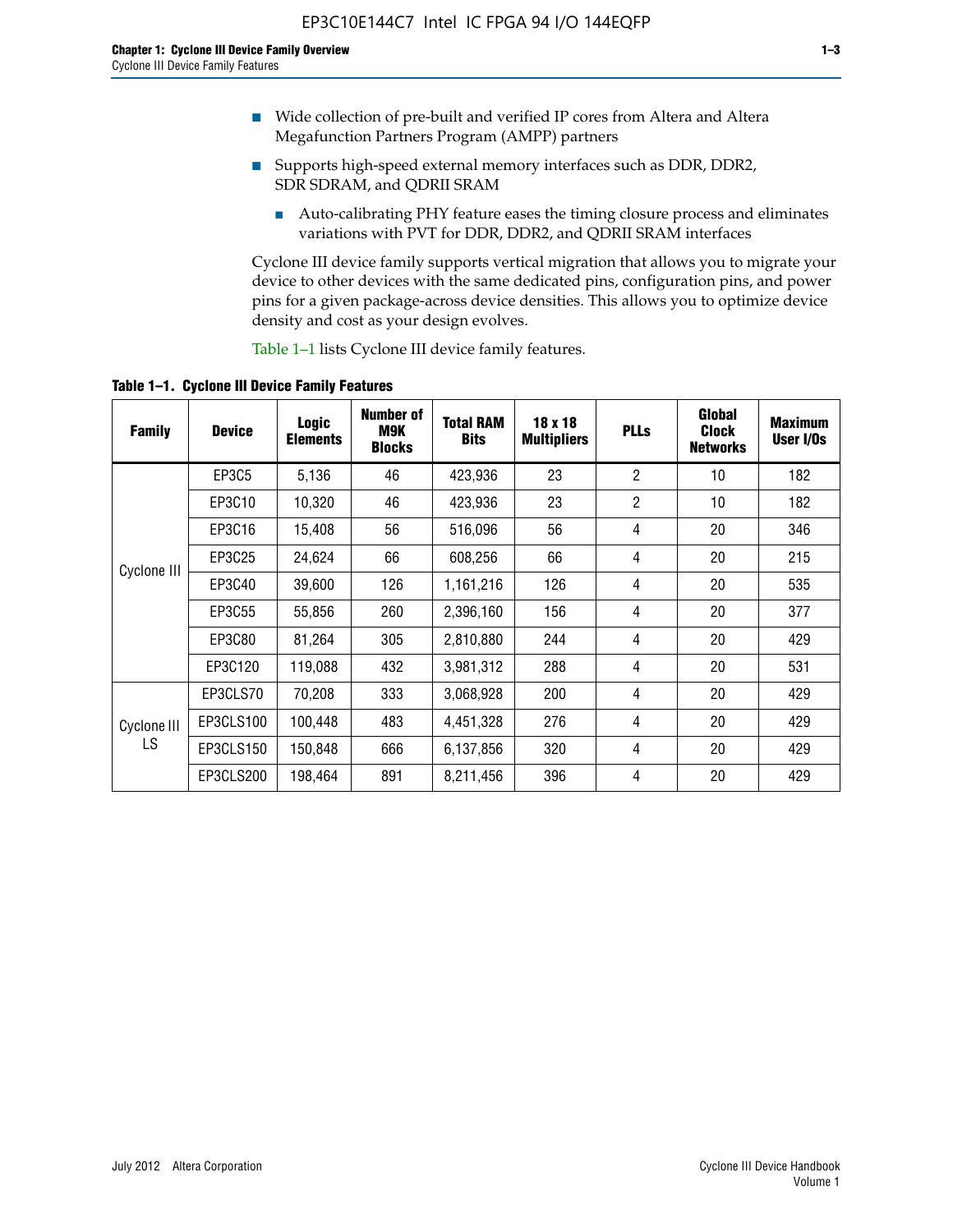Table 1–2 lists Cyclone III device family package options, I/O pins, and differential channel counts.

|  |  |  | Table 1–2. Cyclone III Device Family Package Options, I/O pin and Differential Channel Counts (1), (2), (3), (4), (5) |  |  |  |  |
|--|--|--|-----------------------------------------------------------------------------------------------------------------------|--|--|--|--|
|--|--|--|-----------------------------------------------------------------------------------------------------------------------|--|--|--|--|

| <b>Family</b>      | <b>Package</b> | E144 $(7)$ | M164     | P <sub>240</sub> | F256                                              | <b>U256</b> | F324     | F484     | U484        | F780           |
|--------------------|----------------|------------|----------|------------------|---------------------------------------------------|-------------|----------|----------|-------------|----------------|
|                    | EP3C5          | 94, 22     | 4106, 28 |                  | 182,68                                            | 182,68      |          |          |             |                |
|                    | EP3C10         | 94, 22     | 106, 28  |                  | 182, 68                                           | 182, 68     |          |          |             |                |
|                    | EP3C16         | 84, 19     | 92, 23   | 160, 47          | 168, 55                                           | 168, 55     |          | 346, 140 | 4346, 140   |                |
| Cyclone III<br>(8) | EP3C25         | 82, 18     |          |                  | 148, 43 $\downarrow$ 156, 54 $\downarrow$ 156, 54 |             | 4215, 83 |          |             |                |
|                    | EP3C40         |            |          | 128, 26          |                                                   |             | 195, 61  | 331, 127 | 331, 127    | $-535, 227(6)$ |
|                    | EP3C55         |            |          |                  |                                                   |             |          | 327, 135 | 327, 135    | 377, 163       |
|                    | EP3C80         |            |          |                  |                                                   |             |          | 295, 113 | ,295, 113   | 429, 181       |
|                    | EP3C120        |            |          |                  |                                                   |             |          | 283, 106 |             | 531, 233       |
|                    | EP3CLS70       |            |          |                  |                                                   |             |          | 294, 113 | $-294, 113$ | 429, 181       |
| Cyclone III<br>LS  | EP3CLS100      |            |          |                  |                                                   |             |          | 294, 113 | $-294, 113$ | 429, 181       |
|                    | EP3CLS150      |            |          |                  |                                                   |             |          | 226, 87  |             | 429, 181       |
|                    | EP3CLS200      |            |          |                  |                                                   |             |          | 226, 87  |             | 429, 181       |

**Notes to Table 1–2:**

(1) For each device package, the first number indicates the number of the I/O pin; the second number indicates the differential channel count.

(2) For more information about device packaging specifications, refer to the Cyclone III [Package and Thermal Resistance](http://www.altera.com/support/devices/packaging/specifications/pkg-pin/dev-package-listing.jsp?device=Cyclone_III) webpage.

(3) The I/O pin numbers are the maximum I/O counts (including clock input pins) supported by the device package combination and can be affected by the configuration scheme selected for the device.

(4) All packages are available in lead-free and leaded options.

(5) Vertical migration is not supported between Cyclone III and Cyclone III LS devices.

(6) The EP3C40 device in the F780 package supports restricted vertical migration. Maximum user I/Os are restricted to 510 I/Os if you enable migration to the EP3C120 and are using voltage referenced I/O standards. If you are not using voltage referenced I/O standards, you can increase the maximum number of I/Os.

(7) The E144 package has an exposed pad at the bottom of the package. This exposed pad is a ground pad that must be connected to the ground plane on your PCB. Use this exposed pad for electrical connectivity and not for thermal purposes.

(8) All Cyclone III device UBGA packages are supported by the Quartus II software version 7.1 SP1 and later, with the exception of the UBGA packages of EP3C16, which are supported by the Quartus II software version 7.2.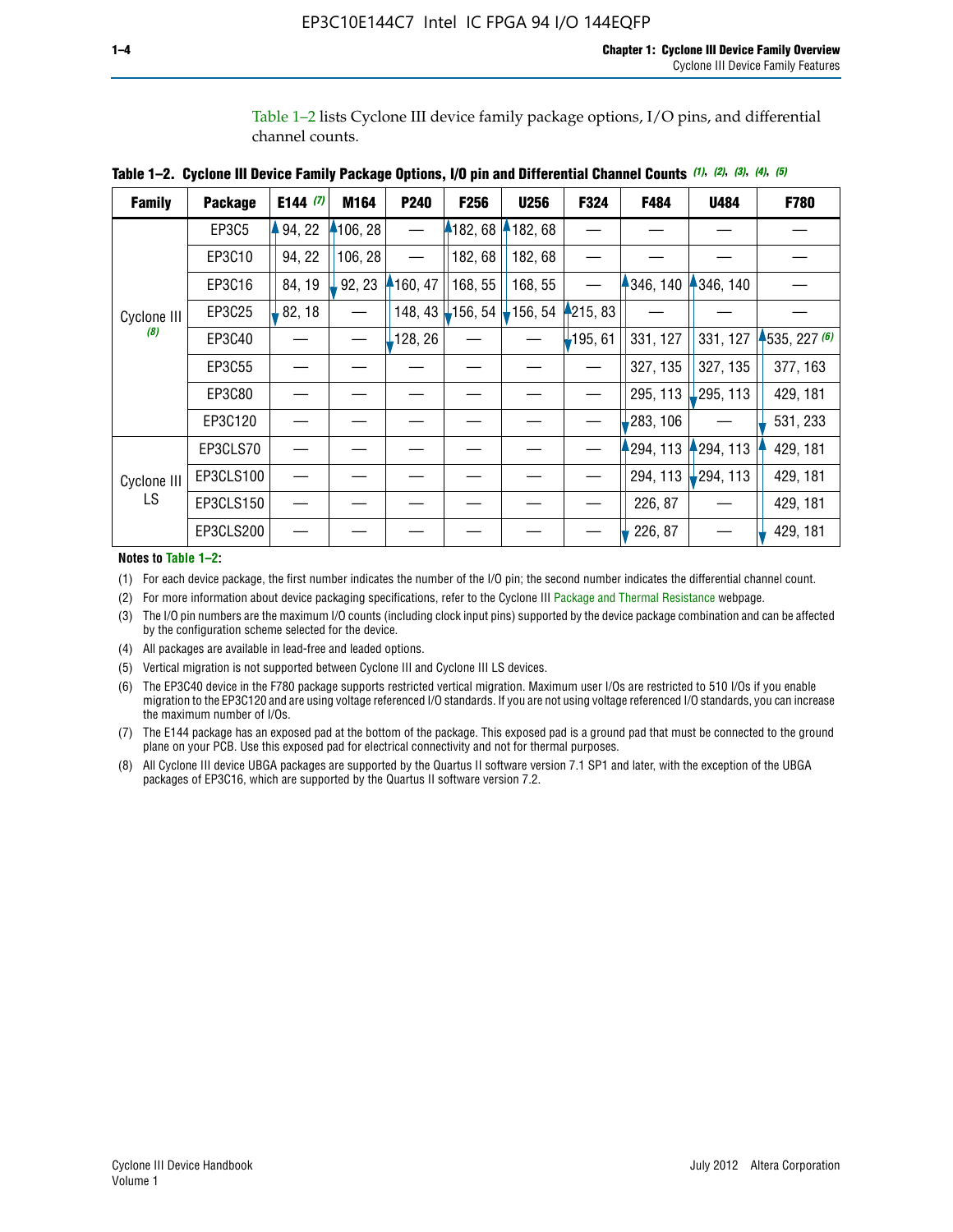Table 1–3 lists Cyclone III device family package sizes.

| <b>Family</b>  | <b>Package</b>   | Pitch (mm) | Nominal Area (mm <sup>2</sup> ) | Length x Width (mm $\times$ mm) | Height (mm) |
|----------------|------------------|------------|---------------------------------|---------------------------------|-------------|
|                | E144             | 0.5        | 484                             | $22 \times 22$                  | 1.60        |
|                | M164             | 0.5        | 64                              | $8 \times 8$                    | 1.40        |
|                | P <sub>240</sub> | 0.5        | 1197                            | $34.6 \times 34.6$              | 4.10        |
|                | F <sub>256</sub> | 1.0        | 289                             | $17 \times 17$                  | 1.55        |
| Cyclone III    | U256             | 0.8        | 196                             | $14 \times 14$                  | 2.20        |
|                | F324             | 1.0        | 361                             | $19 \times 19$                  | 2.20        |
|                | F484             | 1.0        | 529                             | $23 \times 23$                  | 2.60        |
|                | U484             | 0.8        | 361                             | $19 \times 19$                  | 2.20        |
|                | F780             | 1.0        | 841                             | $29 \times 29$                  | 2.60        |
|                | F484             | 1.0        | 529                             | $23 \times 23$                  | 2.60        |
| Cyclone III LS | U484             | 0.8        | 361                             | $19 \times 19$                  | 2.20        |
|                | F780             | 1.0        | 841                             | $29 \times 29$                  | 2.60        |

**Table 1–3. Cyclone III Device Family Package Sizes**

Table 1–4 lists Cyclone III device family speed grades.

**Table 1–4. Cyclone III Device Family Speed Grades (Part 1 of 2)**

| <b>Family</b> | <b>Device</b> | E144              | M164          | <b>P240</b>    | <b>F256</b>           | <b>U256</b>           | F324                  | F484                  | U484                  | <b>F780</b>       |
|---------------|---------------|-------------------|---------------|----------------|-----------------------|-----------------------|-----------------------|-----------------------|-----------------------|-------------------|
| Cyclone III   | EP3C5         | C7, C8,<br>17, A7 | C7, C8,<br>17 |                | C6, C7,<br>C8, I7, A7 | C6, C7,<br>C8, I7, A7 |                       |                       |                       |                   |
|               | EP3C10        | C7, C8,<br>17, A7 | C7, C8,<br>17 |                | C6, C7,<br>C8, I7, A7 | C6, C7,<br>C8, I7, A7 |                       |                       |                       |                   |
|               | EP3C16        | C7, C8,<br>17, A7 | C7, C8,<br>17 | C <sub>8</sub> | C6, C7,<br>C8, I7, A7 | C6, C7,<br>C8, I7, A7 |                       | C6, C7,<br>C8, I7, A7 | C6, C7,<br>C8, I7, A7 |                   |
|               | EP3C25        | C7, C8,<br>17, A7 |               | C8             | C6, C7,<br>C8, I7, A7 | C6, C7,<br>C8, I7, A7 | C6, C7,<br>C8, I7, A7 |                       |                       |                   |
|               | EP3C40        |                   |               | C8             |                       |                       | C6, C7,<br>C8, I7, A7 | C6, C7,<br>C8, I7, A7 | C6, C7,<br>C8, I7, A7 | C6, C7,<br>C8, 17 |
|               | EP3C55        |                   |               |                |                       |                       |                       | C6, C7,<br>C8, I7     | C6, C7,<br>C8, 17     | C6, C7,<br>C8, 17 |
|               | EP3C80        |                   |               |                |                       |                       |                       | C6, C7,<br>C8, 17     | C6, C7,<br>C8, 17     | C6, C7,<br>C8, 17 |
|               | EP3C120       |                   |               |                |                       |                       |                       | C7, C8, I7            |                       | C7, C8,<br>17     |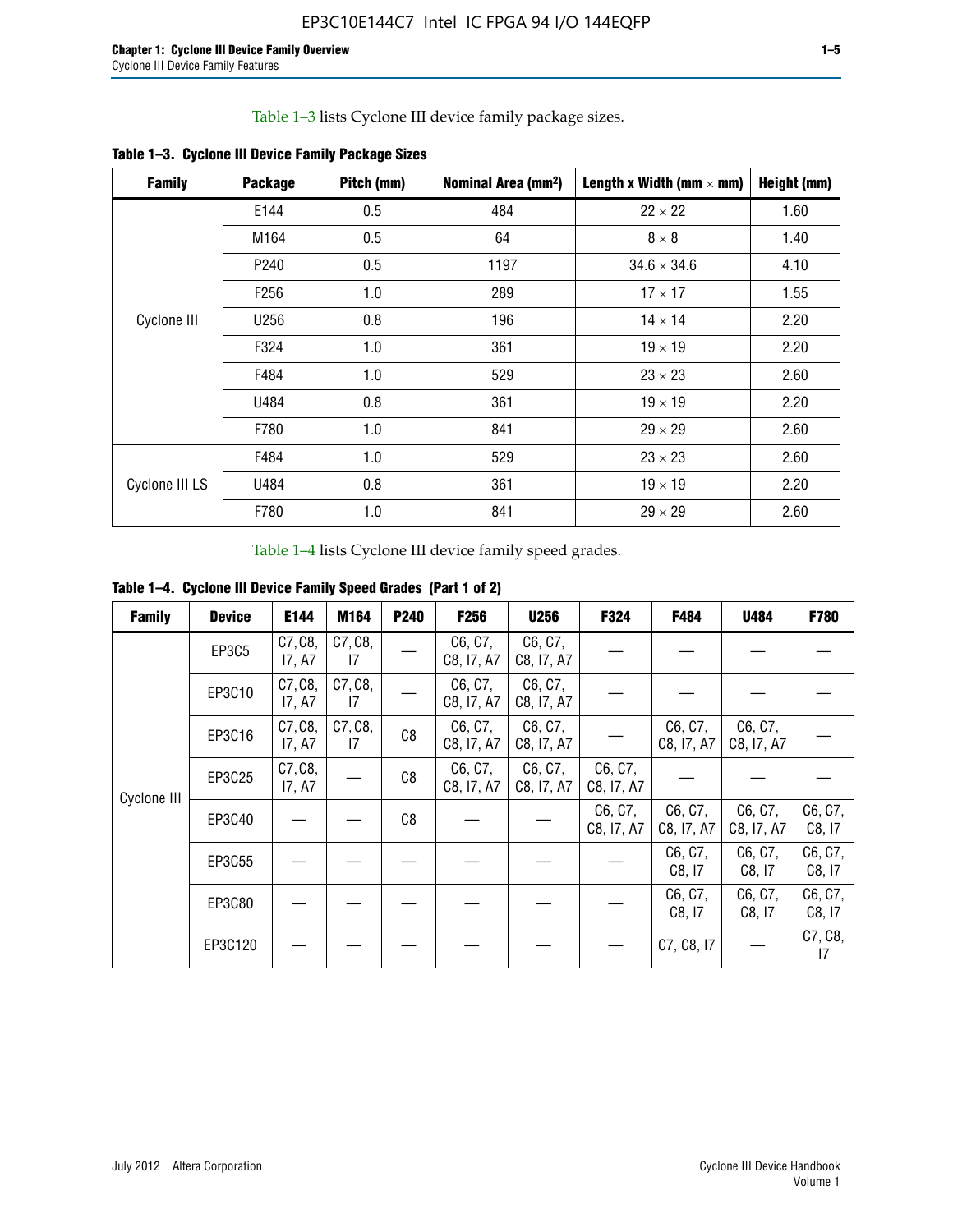| <b>Family</b> | <b>Device</b> | E144 | M164 | P240 | <b>F256</b> | <b>U256</b> | F324 | F484       | U484       | <b>F780</b> |
|---------------|---------------|------|------|------|-------------|-------------|------|------------|------------|-------------|
| Cyclone III   | EP3CLS70      |      |      |      |             |             |      | C7, C8, I7 | C7, C8, I7 | C7, C8,     |
|               | EP3CLS100     |      |      |      |             |             |      | C7, C8, I7 | C7, C8, I7 | C7, C8,     |
| LS.           | EP3CLS150     |      |      |      |             |             |      | C7, C8, I7 |            | C7, C8,     |
|               | EP3CLS200     |      |      |      |             |             |      | C7, C8, I7 |            | C7, C8,     |

**Table 1–4. Cyclone III Device Family Speed Grades (Part 2 of 2)**

Table 1–5 lists Cyclone III device family configuration schemes.

| <b>IQUIE 1-3. CYCLUILE III DEVICE FAILIIV CUILILUILATION SCIIENIES</b> |                    |                       |  |  |  |
|------------------------------------------------------------------------|--------------------|-----------------------|--|--|--|
| <b>Configuration Scheme</b>                                            | <b>Cyclone III</b> | <b>Cyclone III LS</b> |  |  |  |
| Active serial (AS)                                                     |                    |                       |  |  |  |
| Active parallel (AP)                                                   |                    |                       |  |  |  |
| Passive serial (PS)                                                    |                    |                       |  |  |  |
| Fast passive parallel (FPP)                                            |                    |                       |  |  |  |
| Joint Test Action Group (JTAG)                                         |                    |                       |  |  |  |

**Table 1–5. Cyclone III Device Family Configuration Schemes**

## **Cyclone III Device Family Architecture**

Cyclone III device family includes a customer-defined feature set that is optimized for portable applications and offers a wide range of density, memory, embedded multiplier, and I/O options. Cyclone III device family supports numerous external memory interfaces and I/O protocols that are common in high-volume applications. The Quartus II software features and parameterizable IP cores make it easier for you to use the Cyclone III device family interfaces and protocols.

The following sections provide an overview of the Cyclone III device family features.

#### **Logic Elements and Logic Array Blocks**

The logic array block (LAB) consists of 16 logic elements and a LAB-wide control block. An LE is the smallest unit of logic in the Cyclone III device family architecture. Each LE has four inputs, a four-input look-up table (LUT), a register, and output logic. The four-input LUT is a function generator that can implement any function with four variables.

f For more information about LEs and LABs, refer to the *[Logic Elements and Logic Array](http://www.altera.com/literature/hb/cyc3/cyc3_ciii51002.pdf)  [Blocks in the Cyclone III Device Family](http://www.altera.com/literature/hb/cyc3/cyc3_ciii51002.pdf)* chapter.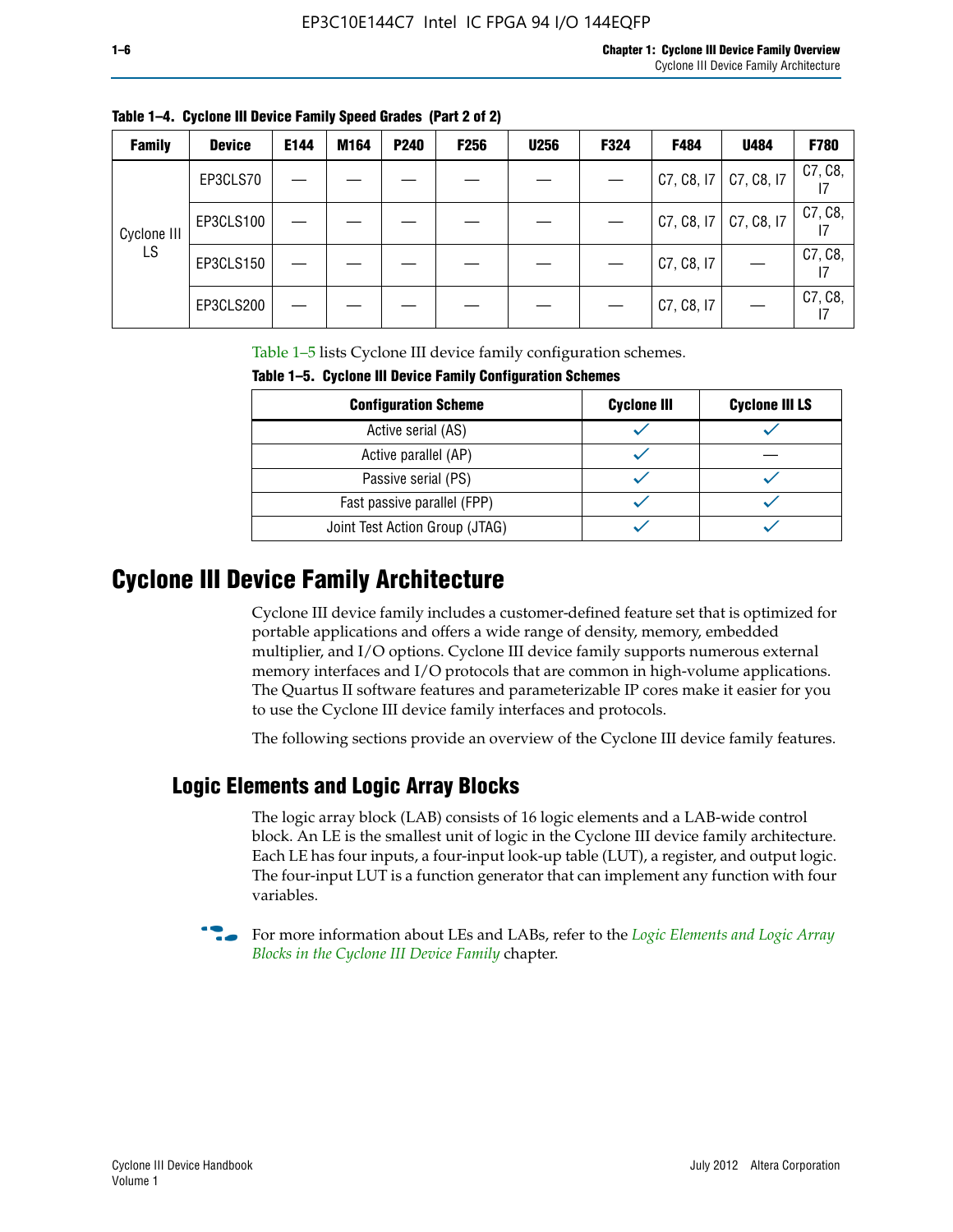#### **Memory Blocks**

Each M9K memory block of the Cyclone III device family provides nine Kbits of on-chip memory capable of operating at up to 315 MHz for Cyclone III devices and up to 274 MHz for Cyclone III LS devices. The embedded memory structure consists of M9K memory blocks columns that you can configure as RAM, first-in first-out (FIFO) buffers, or ROM. The Cyclone III device family memory blocks are optimized for applications such as high throughout packet processing, embedded processor program, and embedded data storage.

The Quartus II software allows you to take advantage of the M9K memory blocks by instantiating memory using a dedicated megafunction wizard or by inferring memory directly from the VHDL or Verilog source code.

M9K memory blocks support single-port, simple dual-port, and true dual-port operation modes. Single-port mode and simple dual-port mode are supported for all port widths with a configuration of  $\times1$ ,  $\times2$ ,  $\times4$ ,  $\times8$ ,  $\times9$ ,  $\times16$ ,  $\times18$ ,  $\times32$ , and  $\times36$ . True dual-port is supported in port widths with a configuration of  $\times$ 1,  $\times$ 2,  $\times$ 4,  $\times$ 8,  $\times$ 9,  $\times$ 16, and ×18.



**For more information about memory blocks, refer to the** *Memory Blocks in the Cyclone [III Device Family](http://www.altera.com/literature/hb/cyc3/cyc3_ciii51004.pdf)* chapter.

#### **Embedded Multipliers and Digital Signal Processing Support**

Cyclone III devices support up to 288 embedded multiplier blocks and Cyclone III LS devices support up to 396 embedded multiplier blocks. Each block supports one individual  $18 \times 18$ -bit multiplier or two individual  $9 \times 9$ -bit multipliers.

The Quartus II software includes megafunctions that are used to control the operation mode of the embedded multiplier blocks based on user parameter settings. Multipliers can also be inferred directly from the VHDL or Verilog source code. In addition to embedded multipliers, Cyclone III device family includes a combination of on-chip resources and external interfaces, making them ideal for increasing performance, reducing system cost, and lowering the power consumption of digital signal processing (DSP) systems. You can use Cyclone III device family alone or as DSP device co-processors to improve price-to-performance ratios of DSP systems.

The Cyclone III device family DSP system design support includes the following features:

- DSP IP cores:
	- Common DSP processing functions such as finite impulse response (FIR), fast Fourier transform (FFT), and numerically controlled oscillator (NCO) functions
	- Suites of common video and image processing functions
- Complete reference designs for end-market applications
- DSP Builder interface tool between the Quartus II software and the MathWorks Simulink and MATLAB design environments
- DSP development kits
- For more information about embedded multipliers and digital signal processing support, refer to the *[Embedded Multipliers in Cyclone III Devices](http://www.altera.com/literature/hb/cyc3/cyc3_ciii51005.pdf)* chapter.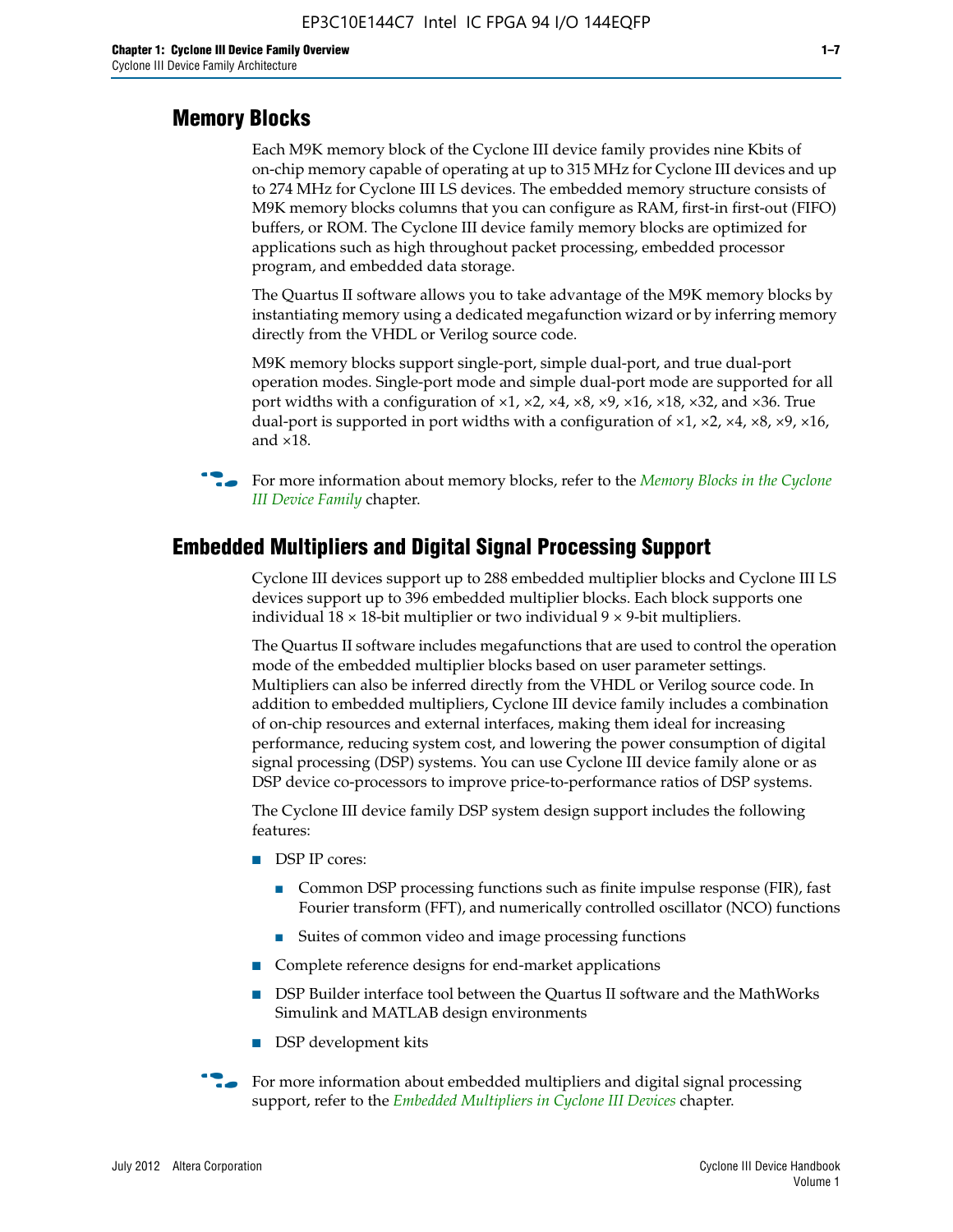#### **Clock Networks and PLLs**

Cyclone III device family includes 20 global clock networks. You can drive global clock signals from dedicated clock pins, dual-purpose clock pins, user logic, and PLLs. Cyclone III device family includes up to four PLLs with five outputs per PLL to provide robust clock management and synthesis. You can use PLLs for device clock management, external system clock management, and I/O interfaces.

You can dynamically reconfigure the Cyclone III device family PLLs to enable auto-calibration of external memory interfaces while the device is in operation. This feature enables the support of multiple input source frequencies and corresponding multiplication, division, and phase shift requirements. PLLs in Cyclone III device family may be cascaded to generate up to ten internal clocks and two external clocks on output pins from a single external clock source.

**For more PLL specifications and information, refer to the** *[Cyclone III Device Data Sheet](http://www.altera.com/literature/hb/cyc3/cyc3_ciii52001.pdf)***,** *[Cyclone III LS Device Data Sheet](http://www.altera.com/literature/hb/cyc3/cyc3_ciii52002.pdf)*, and *[Clock Networks and PLLs in the Cyclone III Device](http://www.altera.com/literature/hb/cyc3/cyc3_ciii51006.pdf)  [Family](http://www.altera.com/literature/hb/cyc3/cyc3_ciii51006.pdf)* chapters.

#### **I/O Features**

Cyclone III device family has eight I/O banks. All I/O banks support single-ended and differential I/O standards listed in Table 1–6.

| Type             | <b>I/O Standard</b>                                        |
|------------------|------------------------------------------------------------|
| Single-Ended I/O | LVTTL, LVCMOS, SSTL, HSTL, PCI, and PCI-X                  |
| Differential I/O | SSTL, HSTL, LVPECL, BLVDS, LVDS, mini-LVDS, RSDS, and PPDS |

**Table 1–6. Cyclone III Device Family I/O Standards Support** 

The Cyclone III device family I/O also supports programmable bus hold, programmable pull-up resistors, programmable delay, programmable drive strength, programmable slew-rate control to optimize signal integrity, and hot socketing. Cyclone III device family supports calibrated on-chip series termination ( $R_S$  OCT) or driver impedance matching (Rs) for single-ended I/O standards, with one OCT calibration block per side.

For more information, refer to the *[I/O Features in the Cyclone III Device Family](http://www.altera.com/literature/hb/cyc3/cyc3_ciii51007.pdf)* chapter.

### **High-Speed Differential Interfaces**

Cyclone III device family supports high-speed differential interfaces such as BLVDS, LVDS, mini-LVDS, RSDS, and PPDS. These high-speed I/O standards in Cyclone III device family provide high data throughput using a relatively small number of I/O pins and are ideal for low-cost applications. Dedicated differential output drivers on the left and right I/O banks can send data rates at up to 875 Mbps for Cyclone III devices and up to 740 Mbps for Cyclone III LS devices, without the need for external resistors. This saves board space or simplifies PCB routing. Top and bottom I/O banks support differential transmission (with the addition of an external resistor network) data rates at up to 640 Mbps for both Cyclone III and Cyclone III LS devices.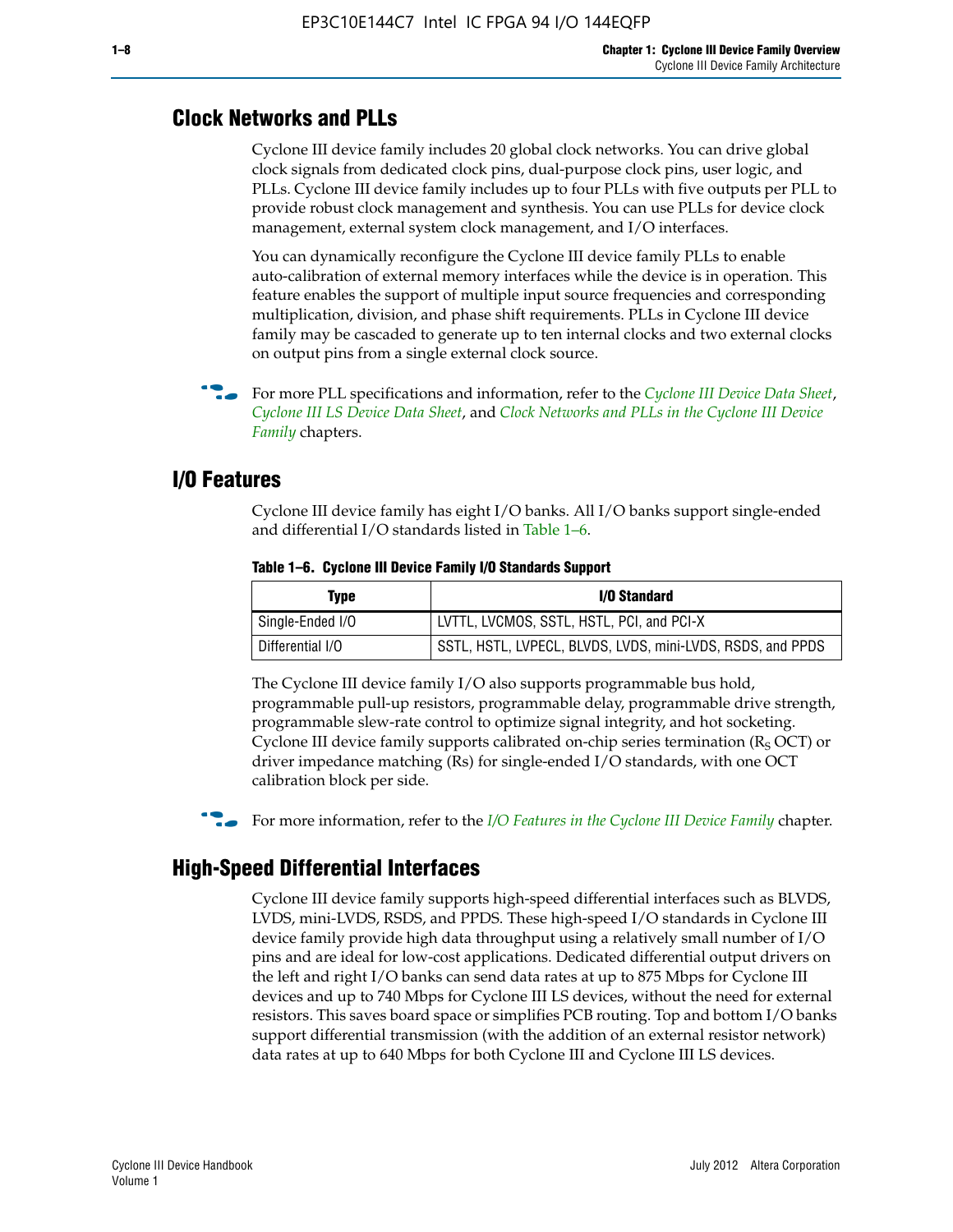**For more information, refer to the** *High-Speed Differential Interfaces in the Cyclone III* $\overline{a}$ *[Device Family](http://www.altera.com/literature/hb/cyc3/cyc3_ciii51008.pdf)* chapter.

#### **Auto-Calibrating External Memory Interfaces**

Cyclone III device family supports common memory types such as DDR, DDR2, SDR SDRAM, and QDRII SRAM. DDR2 SDRAM memory interfaces support data rates up to 400 Mbps for Cyclone III devices and 333 Mbps for Cyclone III LS devices. Memory interfaces are supported on all sides of Cyclone III device family. Cyclone III device family has the OCT, DDR output registers, and 8-to-36-bit programmable DQ group widths features to enable rapid and robust implementation of different memory standards.

An auto-calibrating megafunction is available in the Quartus II software for DDR and QDR memory interface PHYs. This megafunction is optimized to take advantage of the Cyclone III device family I/O structure, simplify timing closure requirements, and take advantage of the Cyclone III device family PLL dynamic reconfiguration feature to calibrate PVT changes.

**For more information, refer to the** *External Memory Interfaces in the Cyclone III Device [Family](http://www.altera.com/literature/hb/cyc3/cyc3_ciii51009.pdf)* chapter.

#### **Support for Industry-Standard Embedded Processors**

To quickly and easily create system-level designs using Cyclone III device family, you can select among the ×32-bit soft processor cores: Freescale®V1 Coldfire, ARM® Cortex M1, or Altera Nios® II, along with a library of 50 other IP blocks when using the system-on-a-programmable-chip (SOPC) Builder tool. SOPC Builder is an Altera Quartus II design tool that facilitates system-integration of IP blocks in an FPGA design. The SOPC Builder automatically generates interconnect logic and creates a testbench to verify functionality, saving valuable design time.

Cyclone III device family expands the peripheral set, memory, I/O, or performance of legacy embedded processors. Single or multiple Nios II embedded processors are designed into Cyclone III device family to provide additional co-processing power, or even replace legacy embedded processors in your system. Using the Cyclone III device family and Nios II together provide low-cost, high-performance embedded processing solutions, which in turn allow you to extend the life cycle of your product and improve time-to-market over standard product solutions.

 $\mathbb{I}$  Separate licensing of the Freescale and ARM embedded processors are required.

#### **Hot Socketing and Power-On-Reset**

Cyclone III device family features hot socketing (also known as hot plug-in or hot swap) and power sequencing support without the use of external devices. You can insert or remove a board populated with one or more Cyclone III device family during a system operation without causing undesirable effects to the running system bus or the board that was inserted into the system.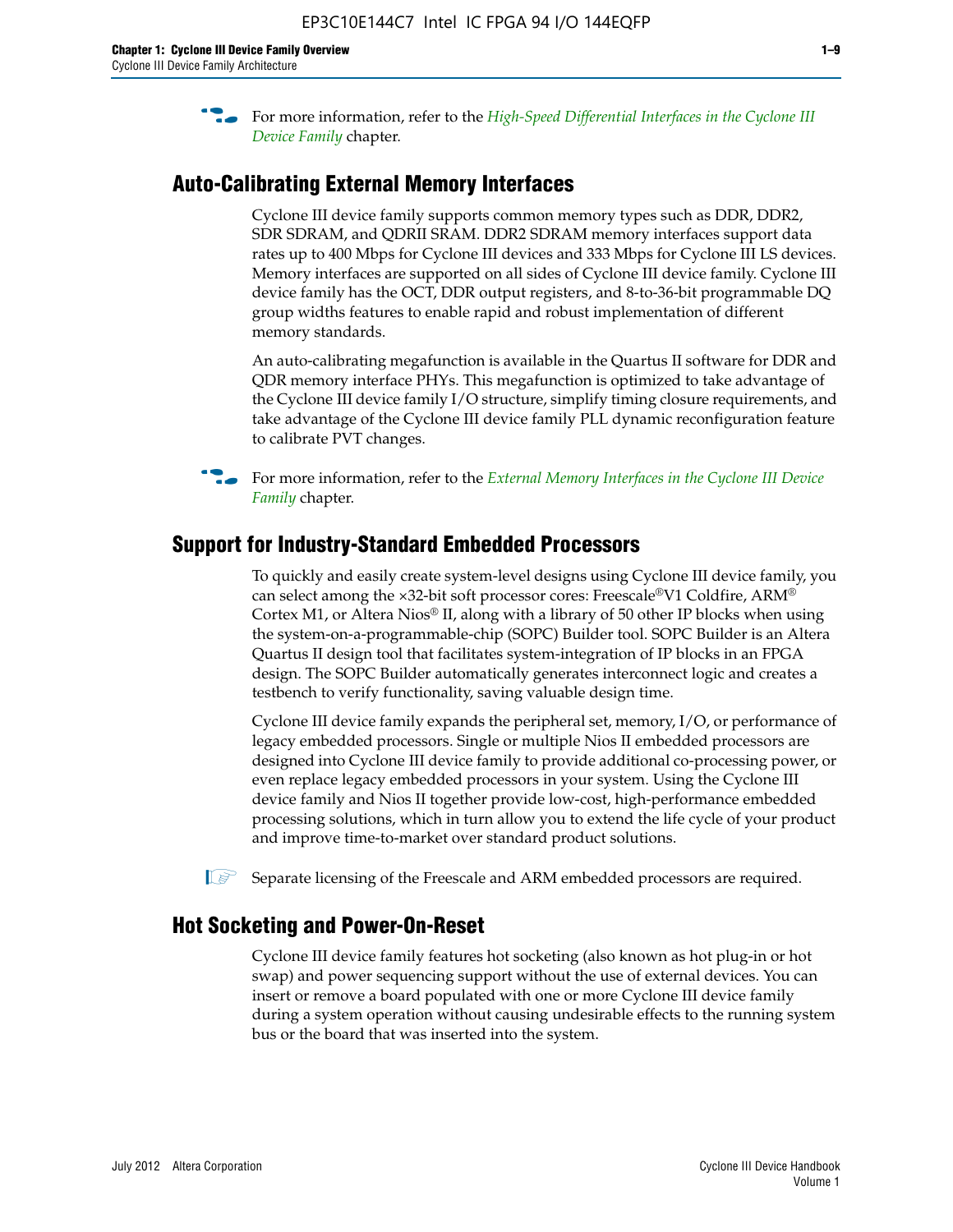The hot socketing feature allows you to use FPGAs on PCBs that also contain a mixture of 3.3-V, 2.5-V, 1.8-V, 1.5-V, and 1.2-V devices. The Cyclone III device family hot socketing feature eliminates power-up sequence requirements for other devices on the board for proper FPGA operation.

For more information about hot socketing and power-on-reset, refer to the *[Hot-Socketing and Power-on Reset in the Cyclone III Device Family](http://www.altera.com/literature/hb/cyc3/cyc3_ciii51011.pdf)* chapter.

#### **SEU Mitigation**

Cyclone III LS devices offer built-in error detection circuitry to detect data corruption due to soft errors in the CRAM cells. This feature allows CRAM contents to be read and verified to match a configuration-computed CRC value. The Quartus II software activates the built-in 32-bit CRC checker, which is part of the Cyclone III LS device.

**For more information about SEU mitigation, refer to the** *SEU Mitigation in the [Cyclone III Device Family](http://www.altera.com/literature/hb/cyc3/cyc3_ciii51013.pdf)* chapter.

#### **JTAG Boundary Scan Testing**

Cyclone III device family supports the JTAG IEEE Std. 1149.1 specification. The boundary-scan test (BST) architecture offers the capability to test pin connections without using physical test probes and captures functional data while a device is operating normally. Boundary-scan cells in the Cyclone III device family can force signals onto pins or capture data from pins or from logic array signals. Forced test data is serially shifted into the boundary-scan cells. Captured data is serially shifted out and externally compared to expected results. In addition to BST, you can use the IEEE Std. 1149.1 controller for the Cyclone III LS device in-circuit reconfiguration (ICR).

**f f**or more information about JTAG boundary scan testing, refer to the *IEEE* 1149.1 *[\(JTAG\) Boundary-Scan Testing for the Cyclone III Device Family](http://www.altera.com/literature/hb/cyc3/cyc3_ciii51014.pdf)* chapter.

#### **Quartus II Software Support**

The Quartus II software is the leading design software for performance and productivity. It is the only complete design solution for CPLDs, FPGAs, and ASICs in the industry. The Quartus II software includes an integrated development environment to accelerate system-level design and seamless integration with leading third-party software tools and flows.

The Cyclone III LS devices provide both physical and functional separation between security critical design partitions. Cyclone III LS devices offer isolation between design partitions. This ensures that device errors do not propagate from one partition to another, whether unintentional or intentional. The Quartus II software design separation flow facilitates the creation of separation regions in Cyclone III LS devices by tightly controlling the routing in and between the LogicLock regions. For ease of use, the separation flow integrates in the existing incremental compilation flow.

f For more information about the Quartus II software features, refer to the *[Quartus II](http://www.altera.com/literature/hb/qts/quartusii_handbook.pdf)  [Handbook](http://www.altera.com/literature/hb/qts/quartusii_handbook.pdf)*.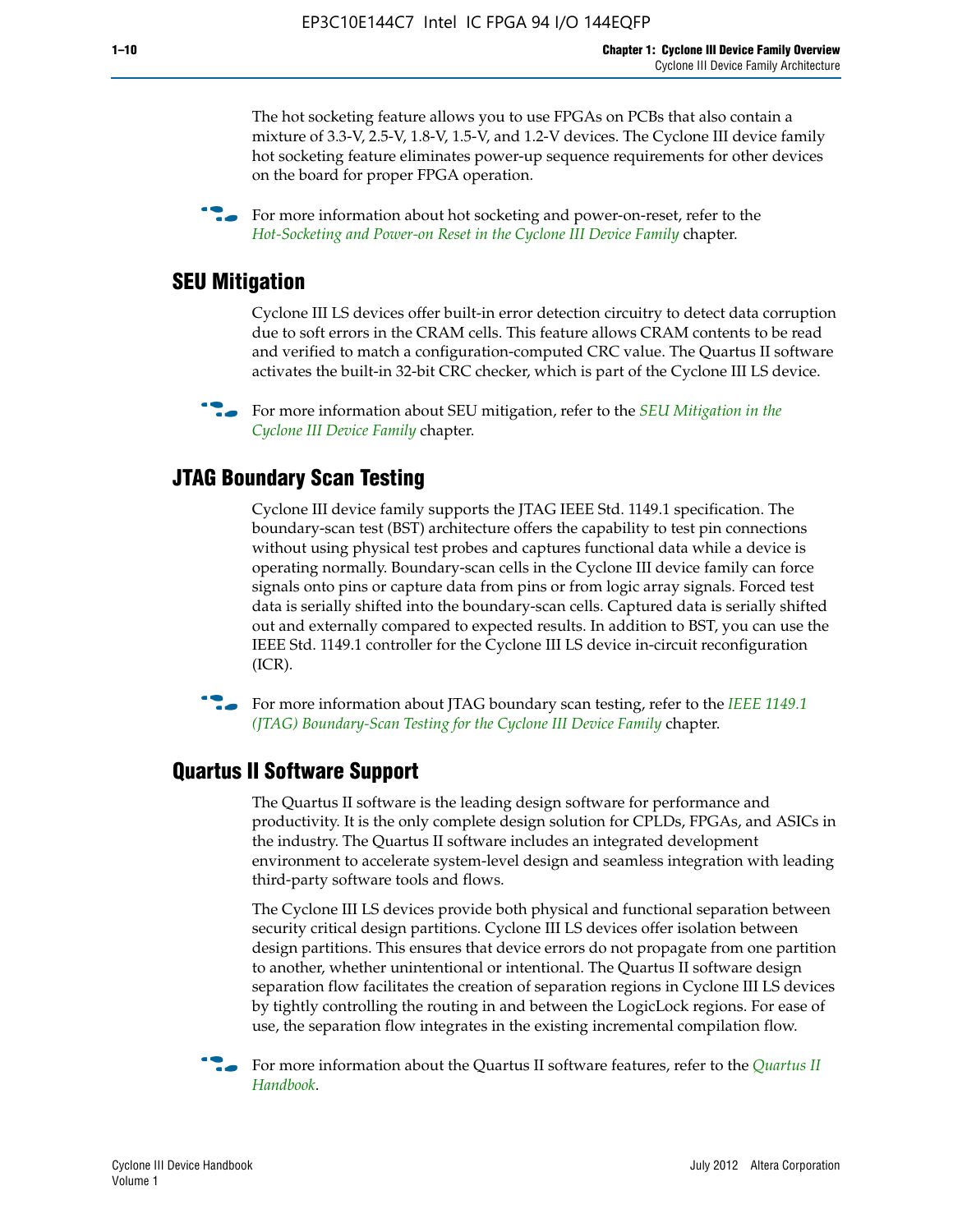### **Configuration**

Cyclone III device family uses SRAM cells to store configuration data. Configuration data is downloaded to Cyclone III device family each time the device powers up. Low-cost configuration options include the Altera EPCS family serial flash devices as well as commodity parallel flash configuration options. These options provide the flexibility for general-purpose applications and the ability to meet specific configuration and wake-up time requirements of the applications. Cyclone III device family supports the AS, PS, FPP, and JTAG configuration schemes. The AP configuration scheme is only supported in Cyclone III devices.



f For more information about configuration, refer to the *[Configuration, Design Security,](http://www.altera.com/literature/hb/cyc3/cyc3_ciii51016.pdf)  [and Remote System Upgrades in the Cyclone III Device Family](http://www.altera.com/literature/hb/cyc3/cyc3_ciii51016.pdf)* chapter.

#### **Remote System Upgrades**

Cyclone III device family offers remote system upgrade without an external controller. The remote system upgrade capability in Cyclone III device family allows system upgrades from a remote location. Soft logic (either the Nios II embedded processor or user logic) implemented in Cyclone III device family can download a new configuration image from a remote location, store it in configuration memory, and direct the dedicated remote system upgrade circuitry to start a reconfiguration cycle. The dedicated circuitry performs error detection during and after the configuration process, and can recover from an error condition by reverting to a safe configuration image. The dedicated circuitry also provides error status information. Cyclone III devices support remote system upgrade in the AS and AP configuration scheme. Cyclone III LS devices support remote system upgrade in the AS configuration scheme only.

**For more information, refer to the** *Configuration, Design Security, and Remote System [Upgrades in the Cyclone III Device Family](http://www.altera.com/literature/hb/cyc3/cyc3_ciii51016.pdf)* chapter.

#### **Design Security (Cyclone III LS Devices Only)**

Cyclone III LS devices offer design security features which play a vital role in the large and critical designs in the competitive military and commercial environments. Equipped with the configuration bit stream encryption and anti-tamper features, Cyclone III LS devices protect your designs from copying, reverse engineering and tampering. The configuration security of Cyclone III LS devices uses AES with 256-bit security key.

f For more information, refer to the *[Configuration, Design Security, and Remote System](http://www.altera.com/literature/hb/cyc3/cyc3_ciii51016.pdf)  [Upgrades in Cyclone III Device Family](http://www.altera.com/literature/hb/cyc3/cyc3_ciii51016.pdf)* chapter.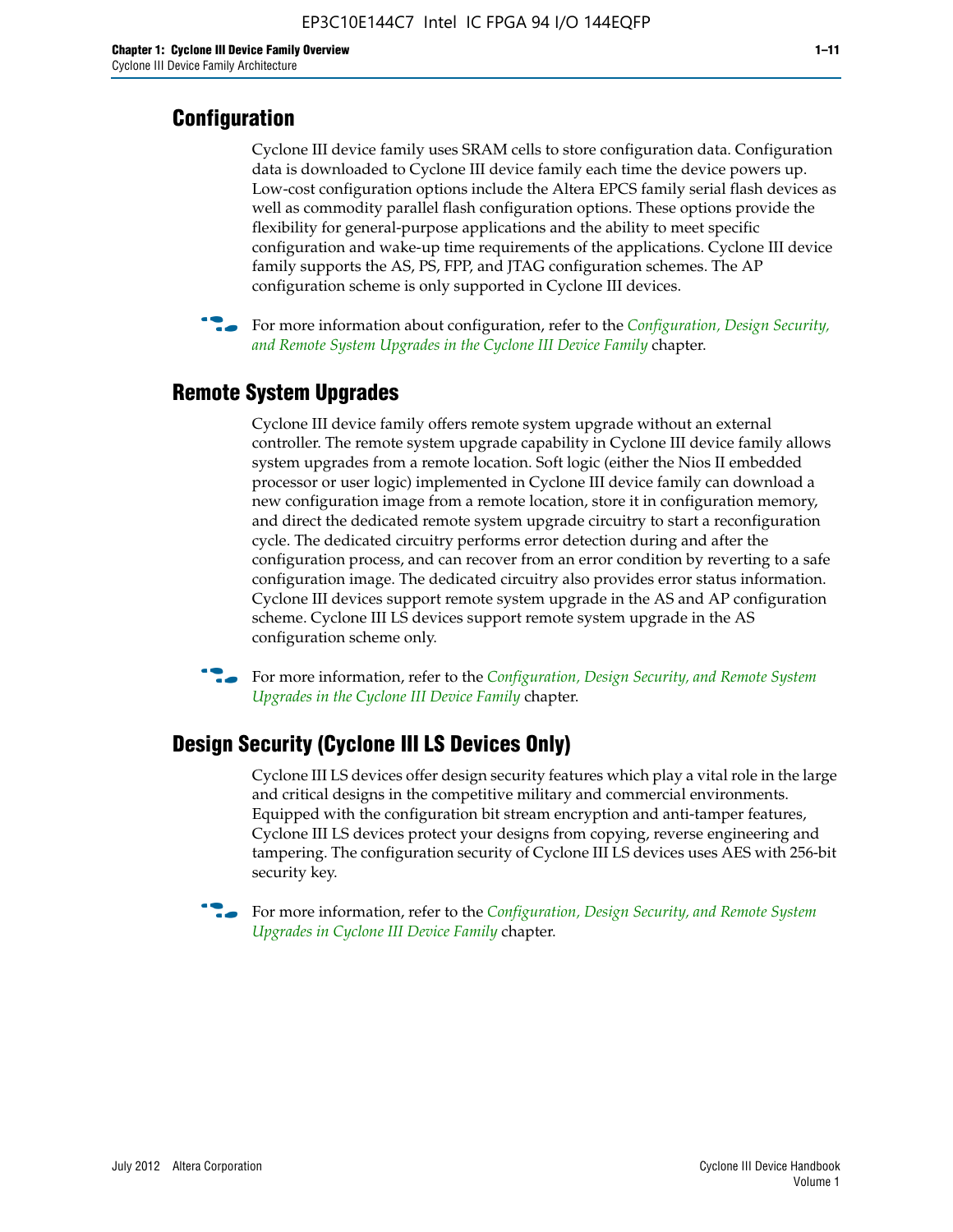## **Reference and Ordering Information**

Figure 1–1 and Figure 1–2 show the ordering codes for Cyclone III and Cyclone III LS devices.







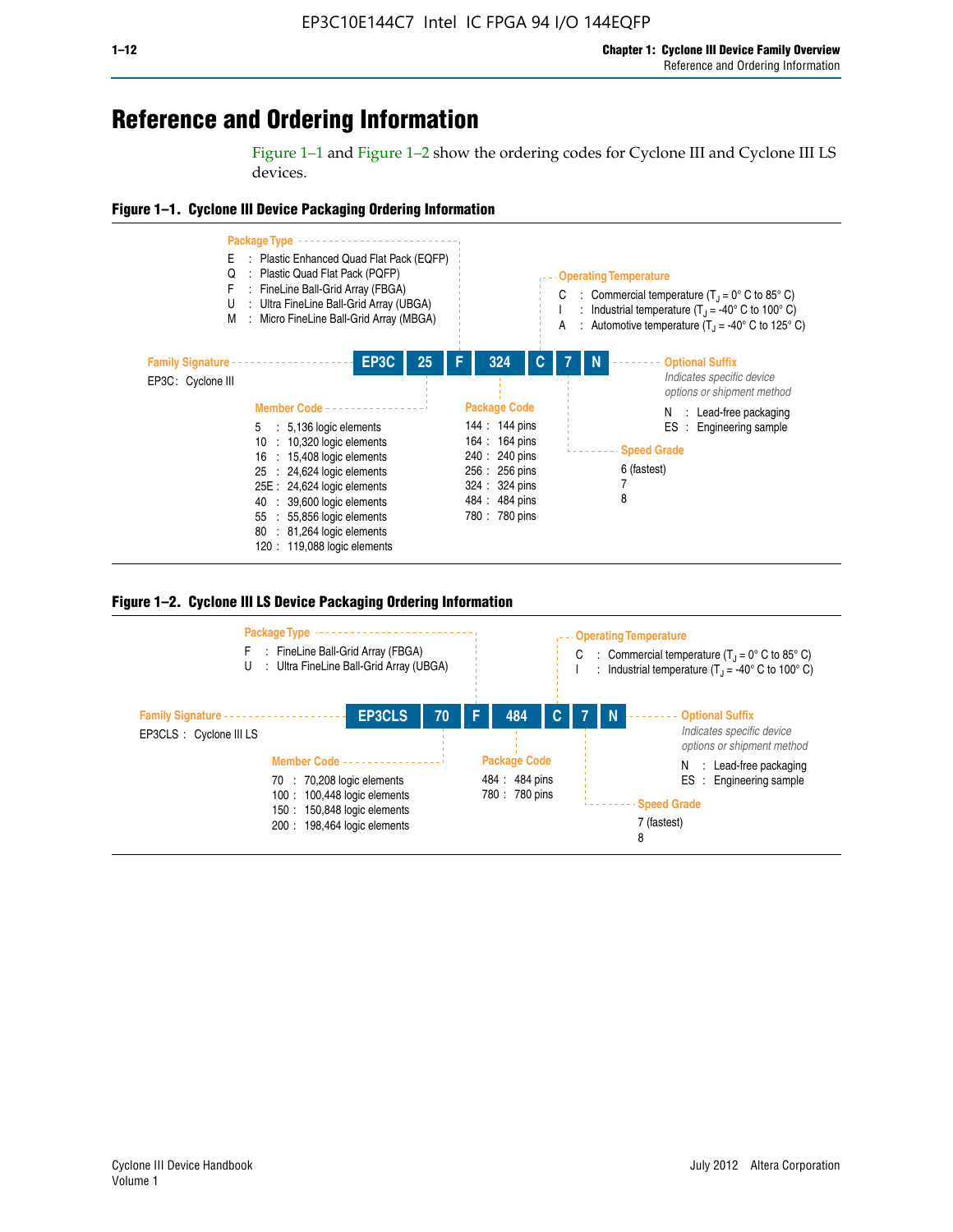# **Document Revision History**

Table 1–7 lists the revision history for this document.

| Table 1-7. Document Revision History |
|--------------------------------------|
|--------------------------------------|

| <b>Date</b>      | <b>Version</b> | <b>Changes</b>                                                                                                                                                                                                                                                                                                                                                                          |
|------------------|----------------|-----------------------------------------------------------------------------------------------------------------------------------------------------------------------------------------------------------------------------------------------------------------------------------------------------------------------------------------------------------------------------------------|
| <b>July 2012</b> | 2.4            | Updated 484 pin package code in Figure 1-1.                                                                                                                                                                                                                                                                                                                                             |
|                  |                | Updated Table $1-1$ and Table $1-2$ .                                                                                                                                                                                                                                                                                                                                                   |
| December 2011    | 2.3            | ■ Updated Figure $1-1$ and Figure $1-2$ .                                                                                                                                                                                                                                                                                                                                               |
|                  |                | <b>Updated hyperlinks.</b>                                                                                                                                                                                                                                                                                                                                                              |
|                  |                | $\blacksquare$ Minor text edits.                                                                                                                                                                                                                                                                                                                                                        |
| December 2009    | 2.2            | Minor text edits.                                                                                                                                                                                                                                                                                                                                                                       |
| <b>July 2009</b> | 2.1            | Minor edit to the hyperlinks.                                                                                                                                                                                                                                                                                                                                                           |
|                  |                | $\blacksquare$ Added Table 1-5.                                                                                                                                                                                                                                                                                                                                                         |
|                  |                | ■ Updated Table 1–1, Table 1–2, Table 1–3, and Table 1–4.                                                                                                                                                                                                                                                                                                                               |
| <b>June 2009</b> | 2.0            | • Updated "Introduction", "Cyclone III Device Family Architecture", "Embedded Multipliers<br>and Digital Signal Processing Support ", "Clock Networks and PLLs ", "I/O Features ",<br>"High-Speed Differential Interfaces ", "Auto-Calibrating External Memory Interfaces",<br>"Quartus II Software Support", "Configuration ", and "Design Security (Cyclone III LS<br>Devices Only)". |
|                  |                | Removed "Referenced Document" section.                                                                                                                                                                                                                                                                                                                                                  |
|                  |                | • Updated "Increased System Integration" section.                                                                                                                                                                                                                                                                                                                                       |
| October 2008     | 1.3            | Updated "Memory Blocks" section.                                                                                                                                                                                                                                                                                                                                                        |
|                  |                | • Updated chapter to new template.                                                                                                                                                                                                                                                                                                                                                      |
|                  |                | Added 164-pin Micro FineLine Ball-Grid Array (MBGA) details to Table 1-2, Table 1-3 and<br>Table $1-4$ .                                                                                                                                                                                                                                                                                |
| May 2008         | 1.2            | $\blacksquare$ Updated Figure 1-2 with automotive temperature information.                                                                                                                                                                                                                                                                                                              |
|                  |                | • Updated "Increased System Integration" section, Table 1-6, and "High-Speed Differential<br>Interfaces" section with BLVDS information.                                                                                                                                                                                                                                                |
|                  |                | Removed the text "Spansion" in "Increased System.                                                                                                                                                                                                                                                                                                                                       |
|                  |                | Integration" and "Configuration" sections.                                                                                                                                                                                                                                                                                                                                              |
| <b>July 2007</b> |                | Removed trademark symbol from "MultiTrack" in "MultiTrack Interconnect".                                                                                                                                                                                                                                                                                                                |
|                  | 1.1            | Removed registered trademark symbol from "Simulink" and "MATLAB" from "Embedded<br>Multipliers and Digital.                                                                                                                                                                                                                                                                             |
|                  |                | Signal Processing Support" section.                                                                                                                                                                                                                                                                                                                                                     |
|                  |                | Added chapter TOC and "Referenced Documents" section.                                                                                                                                                                                                                                                                                                                                   |
| March 2007       | 1.0            | Initial release.                                                                                                                                                                                                                                                                                                                                                                        |